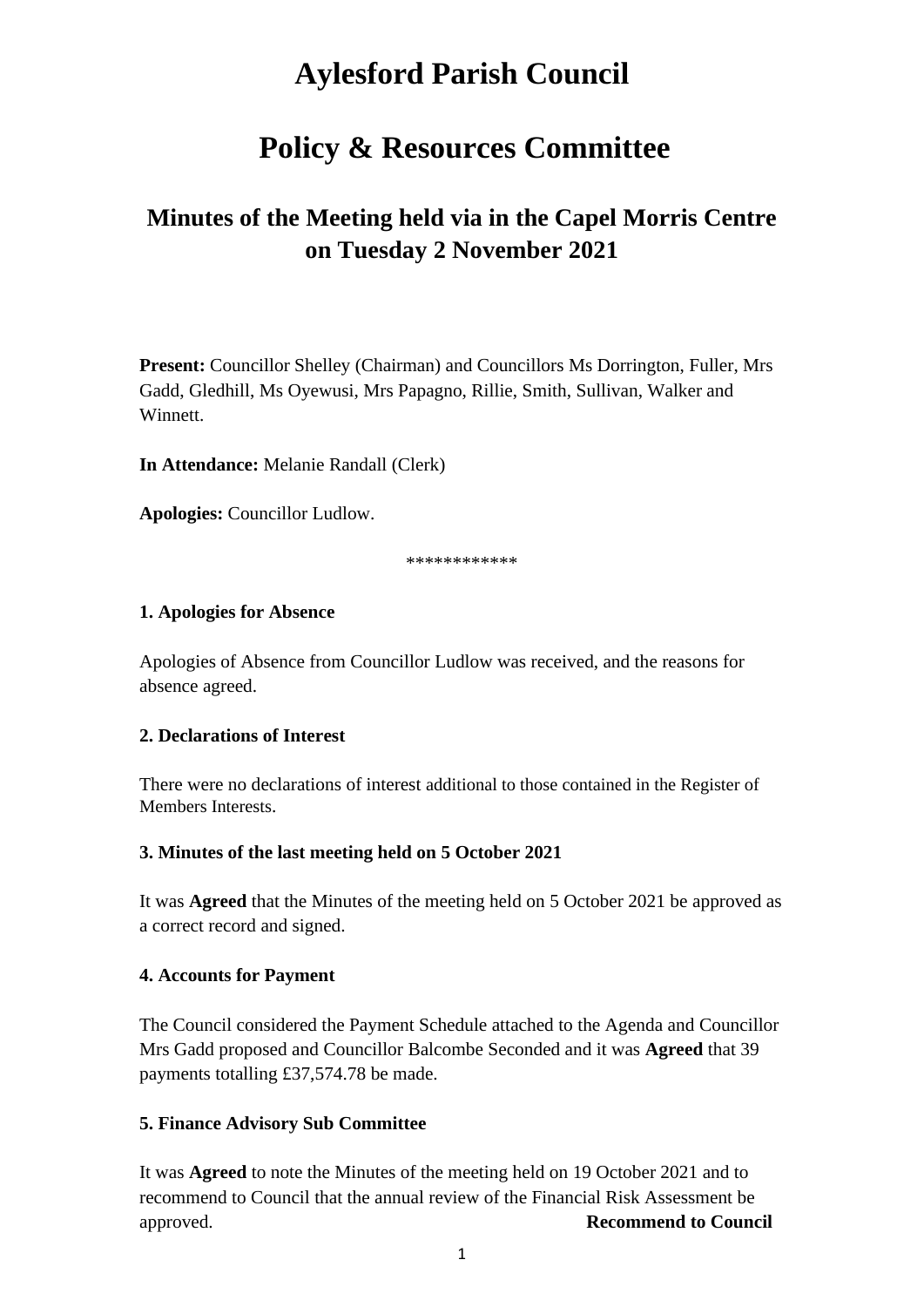## **6. Law and Order**

**6.1** CCTV in the High Street, Aylesford

The Clerk reported that KCC have requested the company must have a G39 certificate/qualification to work on streetlighting furniture. The company is fully NIC qualified and have everything they need apart from working on petrol forecourts. However as this is a requirement from KCC they have agreed to do the one days' course. The Clerk will continue to progress this.

**Ongoing**

## **6.2 Police Report**

The Committee noted the October report as attached to the agenda.

## **7. KALC**

It was Agreed to note the meeting notes from the meeting held on 21 October as attached to the agenda. **Noted**

## **8. TMBC/Parish Partnership Panel Meeting**

There had been no meeting since the last meeting of this committee. It was noted that the next meeting due to take place is on 4 November 2021.

## **9. Council Vacancies**

It was Noted that the current Vacancies are

2 – Walderslade

## **10. Public Convenience Review**

The Clerk reported that TMBC have confirmed they are still looking to progress the conversion of the existing toilet building to an outside classroom for the school. They have assessed their budget costs and are now producing a detailed specification for the works. Once that is complete, they will discuss it with the school's head teacher to ensure the specification is what is required by the school. **Ongoing**

## **11. The Governments Welcome Back Fund**

The Clerk has ordered two planters which are on a 6–8-week delay, which is subject to change. It was suggested that Eccles have one, however upon further investigation the placement of a planter in a suitable position would mean that the Supervisor would struggle to get access to the Eccles Village sign to maintain it and erect the annual hanging baskets as the van is needed in order to get close to it. Therefore, putting the planter there would cause difficulties. **Ongoing**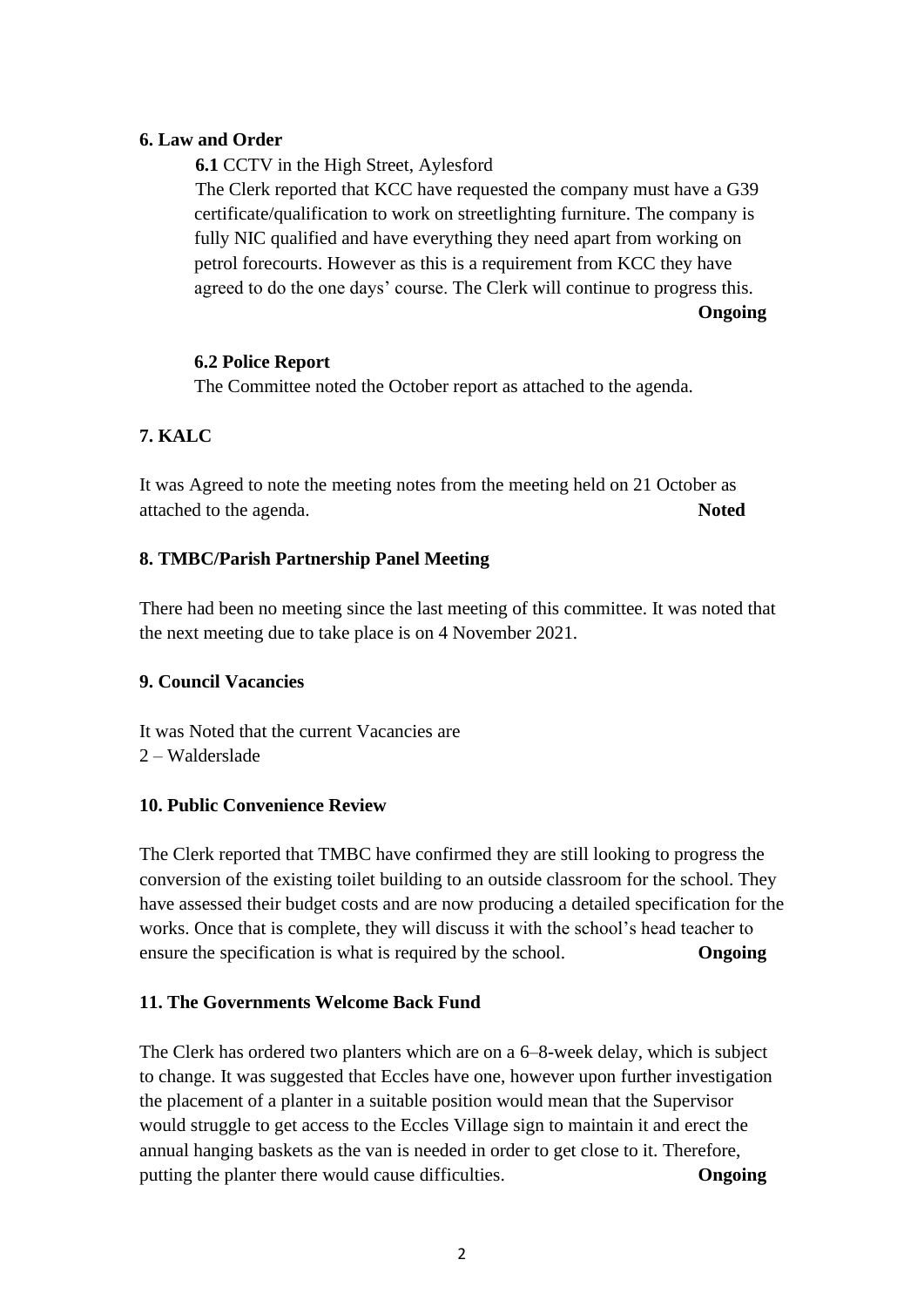## **12. RBLI Base Camp**

The Clerk reported that she has not received any further updates from Thomas Foreman the Head of Housing and Communities from the RBLI. Clerk to request an update. **Ongoing**

#### **13. Adoption of Aylesford Station**

The Chairman reported that this is a slow process. The parties who have signed up for this need to have a safety briefing by South Eastern, it is this that is moving slowly.

**Ongoing**

#### **14. Aylesford Christmas Market**

The Clerk informed the Committee that this event seems to be moving full steam ahead and members once again stressed their support not only for the use of its car park but also as a great community event. The Clerk is having weekly meetings with the organisers and is in regular contact with them at other times. **Closed** 

#### **15. Cambridge & Counties Bank Accounts**

The Clerk said that the Council's two 1-year Fixed Rate Bonds are due to mature in November. Each account has £42,500.00 in them. The Council could reinvest these however after discussion it was **Agreed** to reinvest one into another 1-year Fixed Rate account and the other is to be transferred into an Instant Access Savings Account. Clerk to action **Closed** 

## **16. Aylesford Football Club request to erect a Pergola**

The Football Club have asked for permission to erect a Pergola directly over their existing concrete patio area. This was agreed by the previous Clerk verbally over a year ago, but due to covid happening the structure was never erected. After discussion it was **Agreed** to allow the erection of the Pergola over the existing concrete base. **Closed**

## **17. Minutes of the Staffing Committee Meeting held on 20 October 2021**

It was **Agreed** that the Minutes of the meeting held on 20 October 2021 be approved.

#### **18. Any Other Business/Correspondence**

The Clerk informed the Committee that the electrical tests recently carried out in the Parish Office had been completed and there had been £890.00 worth of works needed. However, this is the first time this test has been done since the office was built in 2005 and will now be carried out every five years going forwards.

The Clerk reported that she had received correspondence from KALC regarding the 'Contain Outbreak Management Fund' which is specifically for Parish and Town